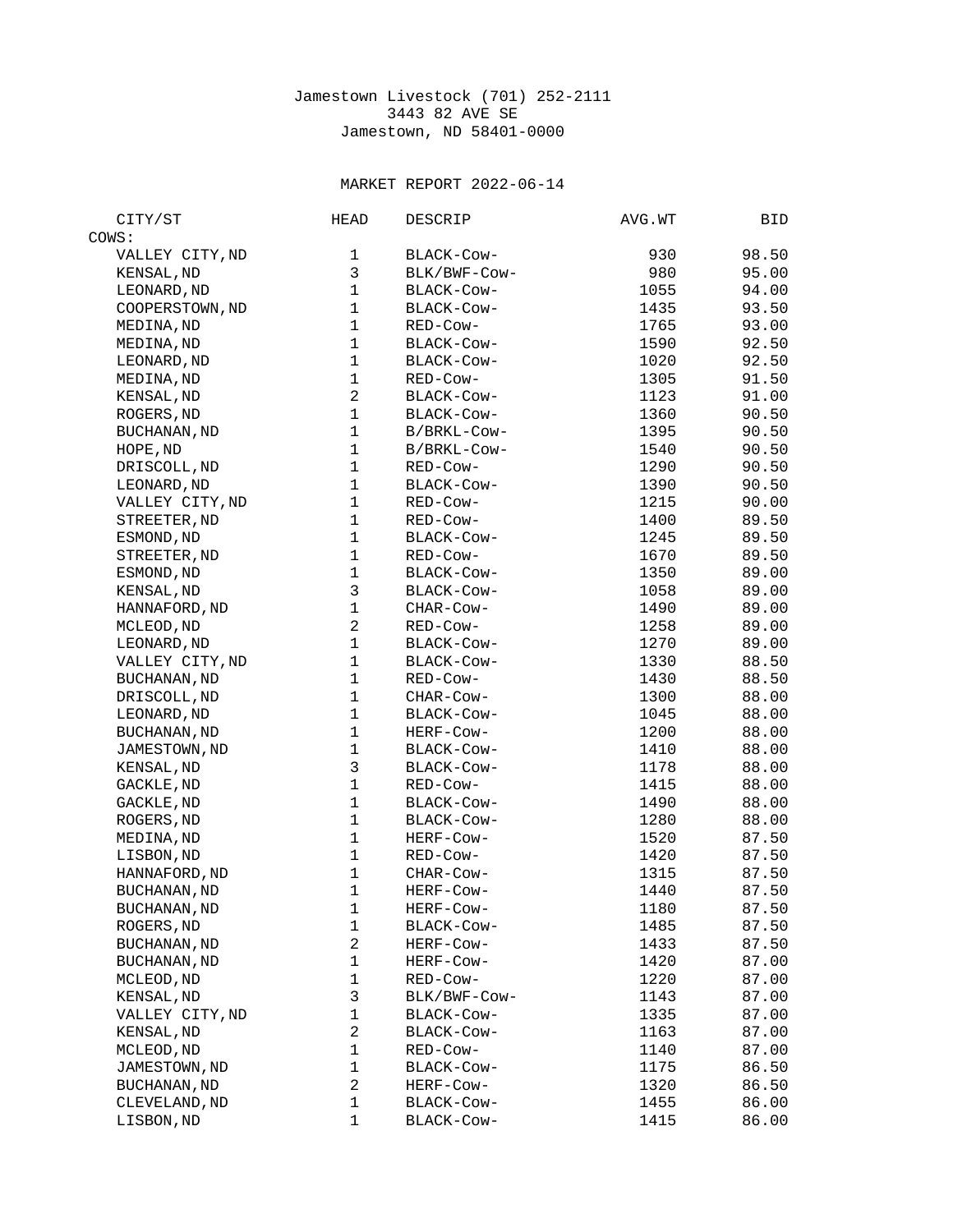| MEDINA, ND          | 1              | BLACK-Cow-  | 1740 | 85.50 |
|---------------------|----------------|-------------|------|-------|
| <b>BUCHANAN, ND</b> | $\mathbf 1$    | RED-Cow-    | 1165 | 85.50 |
| COOPERSTOWN, ND     | $\mathbf 1$    | BLACK-Cow-  | 1230 | 85.50 |
| <b>BUCHANAN, ND</b> | $\mathbf 1$    | BLACK-Cow-  | 1150 | 85.50 |
| MEDINA, ND          | $\mathbf 1$    | R/BRKL-Cow- | 1445 | 85.50 |
| STREETER, ND        | $\mathbf 1$    | RED-Cow-    | 1620 | 85.50 |
| MEDINA, ND          | $\mathbf{1}$   | BLACK-COW-  | 1440 | 85.00 |
| BUCHANAN, ND        | $\mathbf 1$    | HERF-Cow-   | 1265 | 85.00 |
| MEDINA, ND          | $\mathbf 1$    | RED-Cow-    | 1515 | 85.00 |
| KENSAL, ND          | $\overline{c}$ | BLACK-COW-  | 1223 | 85.00 |
| LEONARD, ND         | $\mathbf 1$    | BLACK-Cow-  | 1005 | 84.50 |
| BUCHANAN, ND        | 1              | RED-Cow-    | 1285 | 84.50 |
| KENSAL, ND          | $\overline{c}$ | BLACK-COW-  | 1185 | 84.50 |
| BUCHANAN, ND        | $\mathbf 1$    | HERF-Cow-   | 1260 | 84.50 |
| MCLEOD, ND          | $\overline{2}$ | RED-Cow-    | 1255 | 84.50 |
| LISBON, ND          | $\mathbf{1}$   | BLACK-COW-  | 1330 | 84.50 |
| LISBON, ND          | $\mathbf 1$    | RED-Cow-    | 1685 | 84.00 |
| BUCHANAN, ND        | 1              | BLACK-COW-  | 1365 | 84.00 |
| BUCHANAN, ND        | $\mathbf 1$    | HERF-COW-   | 1315 | 83.50 |
| <b>BUCHANAN, ND</b> | $\mathbf 1$    | HERF-Cow-   | 1265 | 83.50 |
| MCLEOD, ND          | $\mathbf 1$    | RED-COW-    | 1180 | 83.50 |
| VALLEY CITY, ND     | $\mathbf 1$    | R/BRKL-Cow- | 1305 | 83.50 |
| LISBON, ND          | $\mathbf 1$    | RED-Cow-    | 1505 | 83.50 |
| LEONARD, ND         | $\mathbf{1}$   | BLACK-Cow-  | 1055 | 83.00 |
| ROGERS, ND          | $\mathbf{1}$   | BLACK-COW-  | 1485 | 83.00 |
| MARION, ND          | 1              | BLACK-Cow-  | 1285 | 82.50 |
| MCLEOD, ND          | $\mathbf 1$    | RED-Cow-    | 1230 | 82.50 |
|                     | $\mathbf 1$    |             |      | 82.00 |
| LEONARD, ND         |                | BLACK-COW-  | 1150 |       |
| CLEVELAND, ND       | $\mathbf 1$    | BLACK-COW-  | 1485 | 82.00 |
| HOPE, ND            | $\mathbf 1$    | B/W/F-Cow-  | 1400 | 82.00 |
| DRISCOLL, ND        | 1              | RED-Cow-    | 1190 | 81.50 |
| BUCHANAN, ND        | $\mathbf 1$    | HERF-Cow-   | 1175 | 81.50 |
| BUCHANAN, ND        | $\mathbf 1$    | HERF-Cow-   | 1115 | 81.50 |
| BUCHANAN, ND        | $\mathbf{1}$   | RED-Cow-    | 1240 | 81.50 |
| MEDINA, ND          | $\mathbf 1$    | RED-Cow-    | 1425 | 81.50 |
| VALLEY CITY, ND     | $\mathbf 1$    | BLACK-Cow-  | 1410 | 81.00 |
| VALLEY CITY, ND     | $\mathbf 1$    | BLACK-COW-  | 1520 | 81.00 |
| MCLEOD, ND          | $\mathbf 1$    | RED-Cow-    | 1240 | 80.50 |
| COOPERSTOWN, ND     | $\mathbf 1$    | ROAN-COW-   | 1515 | 80.50 |
| KENSAL, ND          | 3              | BLACK-COW-  | 1050 | 80.50 |
| LISBON, ND          | 1              | BLACK-Cow-  | 1265 | 80.50 |
| BUCHANAN, ND        | $\mathbf 1$    | RED-Cow-    | 1315 | 80.50 |
| VALLEY CITY, ND     | $\mathbf 1$    | BLACK-Cow-  | 1535 | 80.00 |
| COURTENAY, ND       | $\mathbf 1$    | RED-Cow-    | 1895 | 80.00 |
| MEDINA, ND          | $\mathbf 1$    | BLACK-Cow-  | 1530 | 79.50 |
| MEDINA, ND          | $\mathbf 1$    | BLACK-Cow-  | 1465 | 79.50 |
| CLEVELAND, ND       | $\mathbf 1$    | BLACK-Cow-  | 1350 | 79.00 |
| BUCHANAN, ND        | $\mathbf 1$    | RED-Cow-    | 1215 | 78.50 |
| $\mathbf{r}$        | 1              | BLACK-Cow-  | 1325 | 78.50 |
| MEDINA, ND          | $\mathbf 1$    | BLACK-Cow-  | 1485 | 77.00 |
| BUCHANAN, ND        | $\mathbf 1$    | HERF-Cow-   | 1300 | 77.00 |
| CLEVELAND, ND       | $\mathbf 1$    | BLACK-COW-  | 1500 | 76.50 |
| ROGERS, ND          | 1              | BLACK-Cow-  | 1325 | 76.50 |
| CLEVELAND, ND       | 1              | BLACK-Cow-  | 1570 | 76.00 |
| VALLEY CITY, ND     | $\mathbf 1$    | HERF-Cow-   | 1580 | 75.50 |
| JAMESTOWN, ND       | $\mathbf 1$    | RED-COW-    | 1540 | 75.50 |
|                     | $\mathbf 1$    |             |      | 73.50 |
| MEDINA, ND          |                | BLACK-COW-  | 1355 |       |
| MEDINA, ND          | 1              | BLACK-COW-  | 1540 | 73.50 |
| EDGELEY, ND         | 1              | BLACK-COW-  | 1195 | 73.00 |